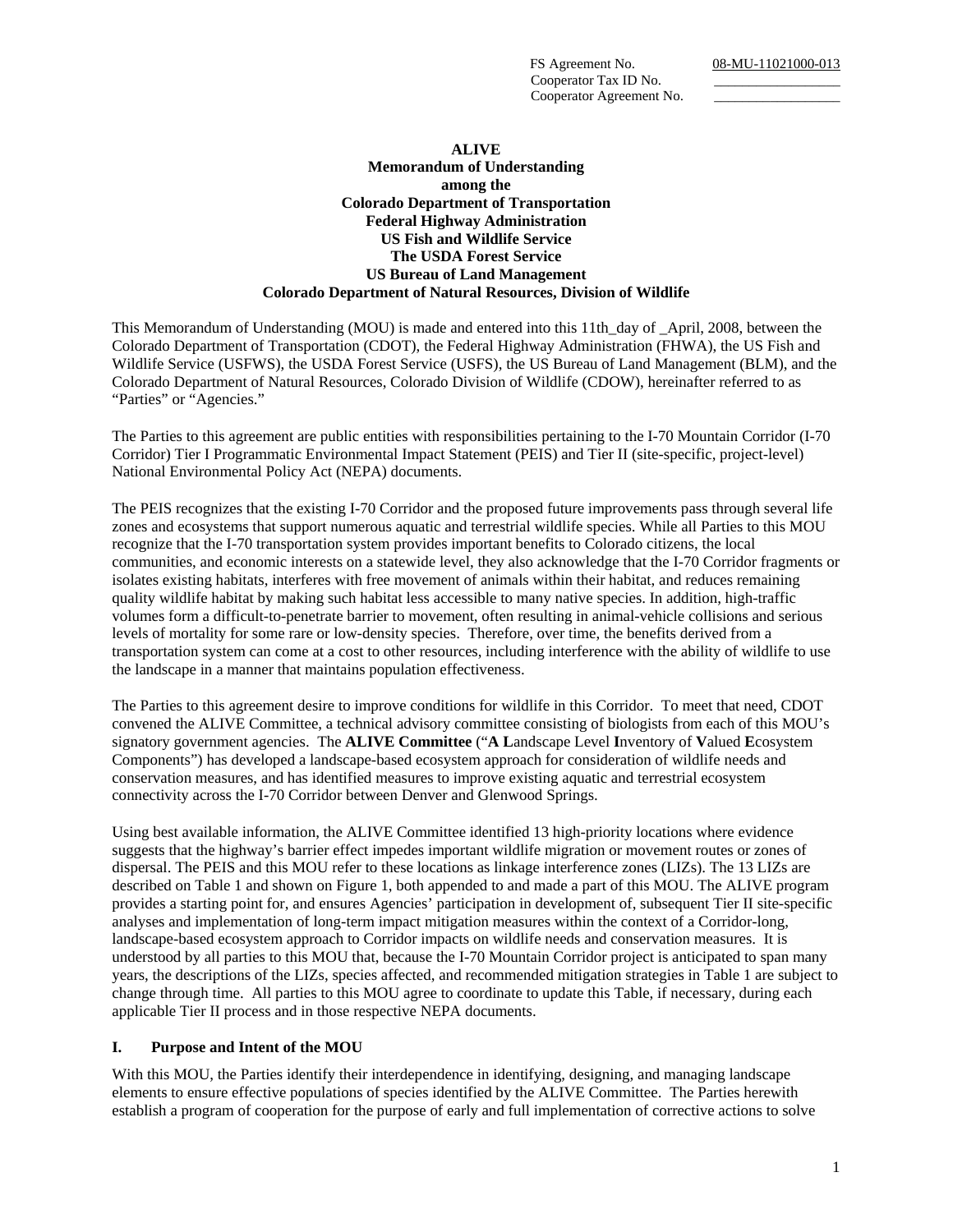Cooperator Tax ID No. Cooperator Agreement No.

permeability problems in identified LIZs, and to streamline the section 7 consultation process under the Endangered Species Act for the I-70 Corridor Tier II projects. Time and resources will be better invested in proactive programs that involve a corridor-wide, coordinated program of species and habitat conservation and provide the maximum benefit to wildlife.

It is the intent of the Parties to increase the permeability of the I-70 Corridor to terrestrial and aquatic species, including but not limited to deer, elk, the boreal toad, fish (for example, greenback cutthroat trout), and forest carnivores (for example, Canada lynx). This includes development of management strategies that will result in the long-term protection and restoration of wildlife linkage areas that intersect the I-70 Corridor, improve habitat connectivity, and preserve essential ecosystem components.

The Parties recognize that:

- 1. This process goes beyond the ordinary regulatory or statutory requirements of its participants. While CDOT and FHWA have an obligation under the Endangered Species Act (ESA) section 7(a)(1) "to utilize their authorities in furtherance of the purposes of the Act by carrying out programs for the conservation of species listed pursuant to the Act," neither CDOT nor FHWA has a mission to sustain wildlife populations. They cooperate with and rely on resource and regulatory agencies to further the conservation of wildlife and the protection of endangered species.
- 2. Regulatory and resource agencies, and other stakeholders with an interest in wildlife habitat connectivity and conservation along the I-70 Corridor, have limited resources to address the barrier effects of the I-70 Corridor and to pursue key conservation objectives and principles for game animals and threatened, endangered, or otherwise sensitive aquatic and terrestrial species. By working together, these agencies can make the most effective and efficient use of limited resources.
- 3. Traditional project-by-project evaluation and treatment of regulatory requirements for, and mitigation of, impacts on wildlife have limited effectiveness in a corridor the extent of I-70.
- 4. Constructing wildlife passages at the earliest possible opportunity, particularly in locations where ordinary regulatory processes do not require mitigation or conservation measures for wildlife, would require the financial support of the Parties and other stakeholders, as well as an active pursuit of other elements essential to the function of wildlife passages. Financial support can include but is not limited to direct funding, in-kind contribution of labor or equipment, etc.
- 5. Resources otherwise devoted to the regulatory consultation and documentation process would be better spent by combining and streamlining the processes for multiple projects over an extended timeframe and the furtherance of a coordinated program to address habitat fragmentation and wildlife viability for the entire length of the Corridor, i.e., at the landscape, ecosystem level.
- 6. Existing planning and funding mechanisms for transportation projects can create limitations to the programmatic approaches envisioned by this MOU. Full implementation of a successful ALIVE outcome would require the participation by all Parties and other stakeholders in the commitment of resources beyond those meant for transportation mitigation.

With this MOU, the Parties propose to develop mechanisms that focus resources on results. The Parties will work together to identify programs or actions for implementing the MOU as opportunities, funding, or proposed transportation improvement projects warrant. The Parties seek to collaborate in identifying the means for funding and constructing wildlife passages as soon as possible, to use all available means to protect and maintain the viability of these passages as allowed by land management policy, and to identify regulatory review processes to accelerate project permitting.

Other stakeholders not party to this MOU also hold keys to full implementation of the ALIVE recommendations. Specifically, local governments, land managers, and private landowners with jurisdiction over or ownership of lands affected by the Corridor are instrumental in developing growth policies and defining conservation easements, land holdings, and other mechanisms which are needed to ensure the long-term viability of wildlife passages and other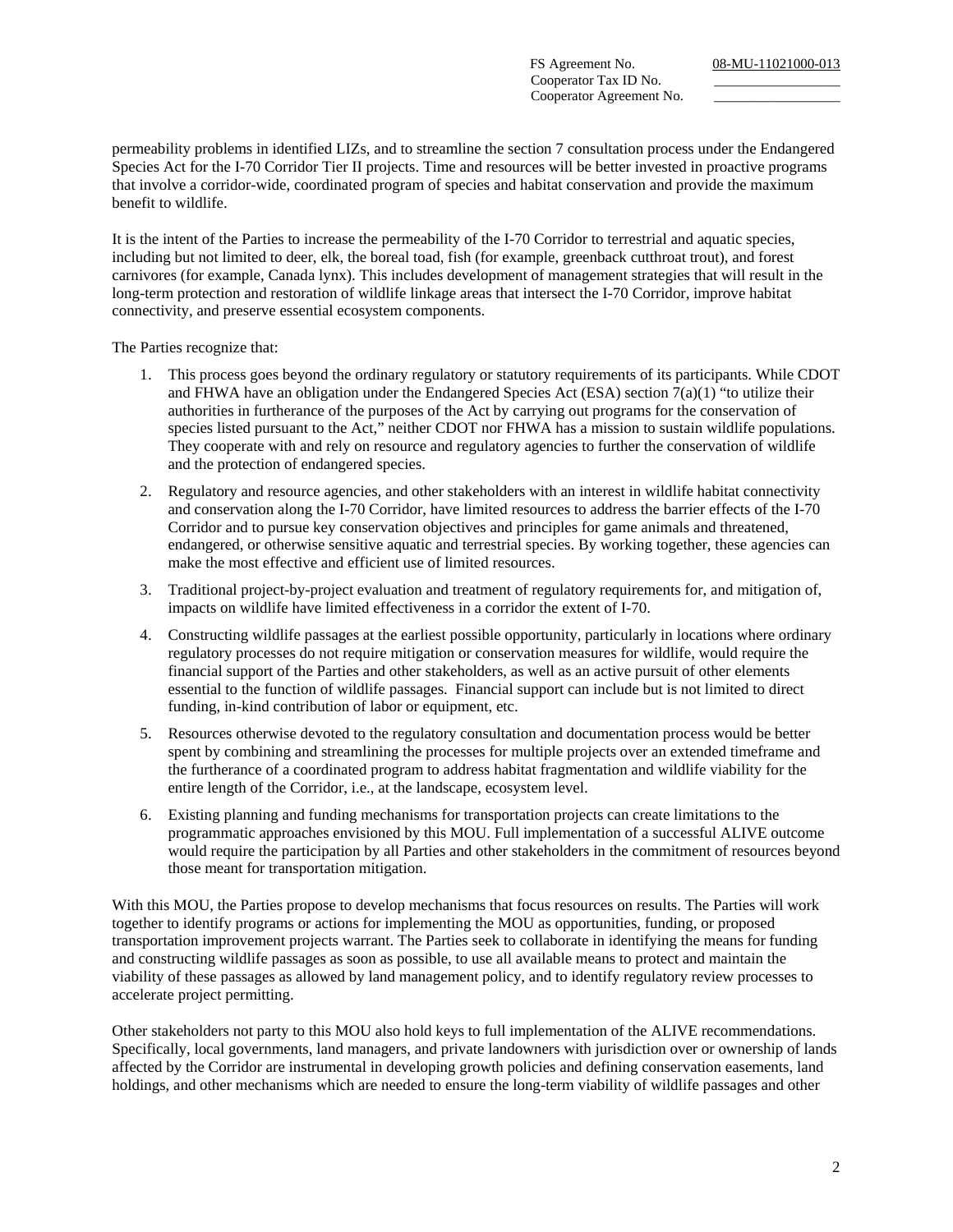Cooperator Tax ID No. Cooperator Agreement No.

best management practice (BMP) investments. In addition, financial participation by these other stakeholders, as well as other interested parties, would be necessary to fully implement the recommendations of ALIVE.

Construction of effective wildlife passages will require the cooperation of transportation, resource, and regulatory agencies and those other stakeholders with jurisdiction or ownership affected by the Corridor, whether or not they are Parties to this MOU. All Parties to this agreement understand that CDOT cannot commit public funding to construction of wildlife passages unless the Parties and other affected stakeholders with jurisdiction or ownership are in agreement to commit their respective resources, regulation, and management policies and practices to ensuring functional key wildlife passages in respective LIZs. Recognizing that, all Parties to this agreement commit to ensuring functional key wildlife passages and linkage areas along the length of the Corridor not only through full analysis of a reasonable range of alternatives in the PEIS and subsequent project-specific NEPA and their own respective management, regulation, design, construction, maintenance, and monitoring authorities, but also through collectively and actively seeking agreement and cooperation among those who are not Parties to this agreement but who have pertinent jurisdiction or ownership or are interested parties in the respective LIZs.

#### **II. Cooperation**

- **A.** All Parties, within their statutory and regulatory authority, agree to work together toward the long-term protection and restoration of wildlife habitat or habitat linkages that intersect the I-70 Corridor. All Parties to this MOU understand that any action that would curtail or prohibit restoration of the functionality of a movement corridor identified by the ALIVE Committee could result in a reconsideration of the feasibility of an alternative or a wildlife passage associated with this Corridor. Based on this understanding, all Parties agree to reasonably cooperate in the implementation of this MOU. Such cooperation would include:
	- 1. Supporting the concepts identified in this MOU and working to actively implement this MOU as authorized under applicable laws, regulations, and policies.
	- 2. Providing transportation and wildlife expertise, data, and technical support to the ALIVE Committee for planning and project review that will mitigate impacts on, or provide betterments for, wildlife, and increase and improve wildlife habitat connectivity across the I-70 Corridor.
	- 3. Considering the ALIVE Committee's recommendations when the opportunity to construct a specific wildlife passage arises; with the expectation that additional analyses are needed prior to any investment in wildlife passages or BMPs. Analysis will include evaluations of the effectiveness of previously-installed structures, including their location and design, as well as the compatibility of associated land use with the intended function of the structure.
	- 4. Identifying programs or actions that could result in the long-term protection, restoration, or enhancement of wildlife habitat or habitat connectivity intersected by the I-70 Corridor. Implementation of ALIVE Committee recommendations would be subject to the respective Parties' planning, NEPA, and decision-making requirements. All Parties recognize the importance of management of enough land adjacent to each passage so that a reasonable person can conclude that the intended permeability function of each passage will be sustained as growth and other land uses inevitably occur.
	- 5. Establishing more efficient processes of regulatory review and permitting, thereby helping to reduce the cost and delay of subsequent individual Tier II construction projects in the I-70 Corridor.
	- 6. Working with the ALIVE Committee, local governments, and other stakeholders as appropriate to:
		- a. pursue potential partnerships and funding mechanisms;
		- b. identify and promote opportunities and resources to construct wildlife passages in the most effective locations based on the best available information on wildlife use of passages over or under highways and determined by supporting land use, and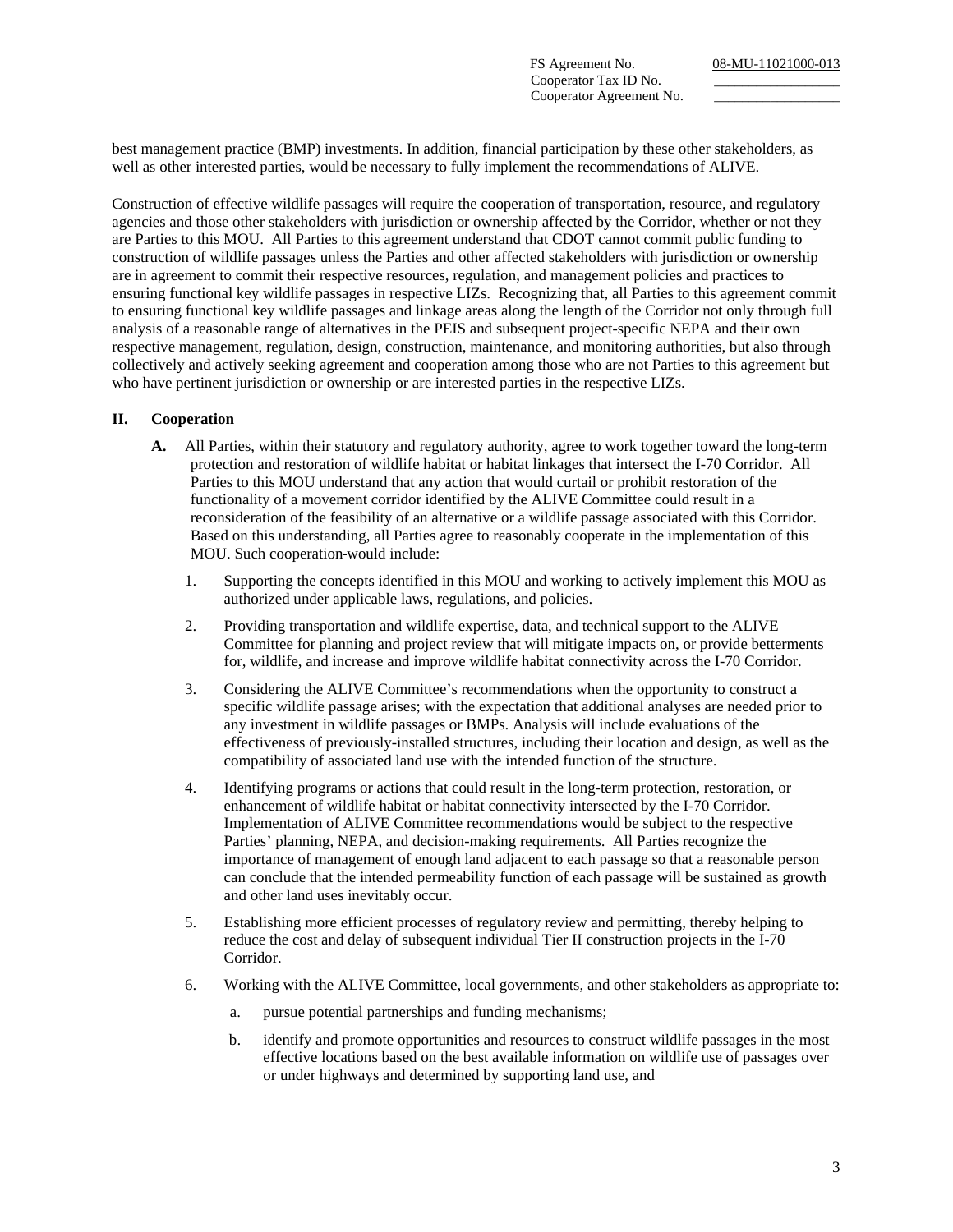Cooperator Tax ID No. Cooperator Agreement No.

- c. sustain partnerships for the long-term protection and restoration of habitat in important habitat conservation and linkage areas.
- 7. All Parties to this MOU agree:
	- a. that passages in LIZs (see map, Figure 1) where construction of I-70 occurs as a result of the PEIS Decision and subsequent Tier II decisions will be built before or during such construction, providing all Parties and other stakeholders with jurisdiction or ownership in those respective LIZs are cooperatively committed to and are coordinating to ensure functional LIZs and passages. In coordination with the ALIVE Committee, Tier II NEPA and ESA section 7 analyses will identify the specific location and appropriate structure(s) for passages within each LIZ, based on best available information on wildlife species of concern, habitat connectivity, effectiveness of wildlife passages, and type and adjacent land use plans. Included in this effort are the development of other BMPs such as a fencing plan intended to direct or inhibit wildlife movement, as required, and an identification of the necessary funding to build and maintain the BMPs including wildlife passages and the corridor easements;
	- b. that, when funding options are identified through successful efforts of one or more of the Parties or stakeholders, or other independent initiatives, wildlife passages in identified LIZs that will not undergo construction as a result of the PEIS and subsequent Tier II decisions will be constructed with consideration of priorities developed by the ALIVE Committee;
	- c. All Parties to this MOU agree to partner as authorized in an effort to understand and satisfy the wildlife and habitat needs associated with each passage within the context of a Corridorlong, landscape-level ecosystem approach to wildlife needs and conservation measures. The design and location of each passage within each of the LIZs is necessarily site-specific, but all Parties agree as authorized to locating, designing, constructing, and maintaining each passage within the Corridor-long context.

#### **B. Such cooperation by FHWA and CDOT shall include:**

- 1. Leading the primary effort to initiate the ALIVE program, thereby helping to achieve the environmental goals of the PEIS and subsequent Tier II decisions, which extend beyond the requirements of CDOT and FHWA.
- 2. The design criteria of all alternatives considered in full in the PEIS will not preclude incorporation and construction of viable wildlife passages for the species of concern in that LIZ, as identified by the ALIVE Committee.
- 3. Pursuing options for identifying, and if necessary funding, an administrative position for a maximum of two (2) years. The function of the administrator would be to explore, identify, and pursue funding sources and mechanisms to construct wildlife passages, especially for those passages to be pursued beyond CDOT's legal responsibility. In the best interest of the ALIVE program, determining the need for an administrative position will be revisited regularly by the Parties and funding sought to maintain the position as determined necessary by the Parties.

# **C. Such cooperation by the USFS and the BLM shall include:**

- 1. Considering the recommendations of the ALIVE program in the review of Tier II NEPA documents, considering the granting of any land actions or other use permits germane to movement corridors, and reviewing for consideration of approval of biological reports and participating in section 7 consultation under the ESA so that transportation projects and associated conservation measures can proceed in a timely manner.
- 2. Encouraging the cooperation and support of land lease holders and other entities with legal interest on public lands to ensure the realization of the objectives of the MOU, which could include their active participation in achieving the goals of the ALIVE program.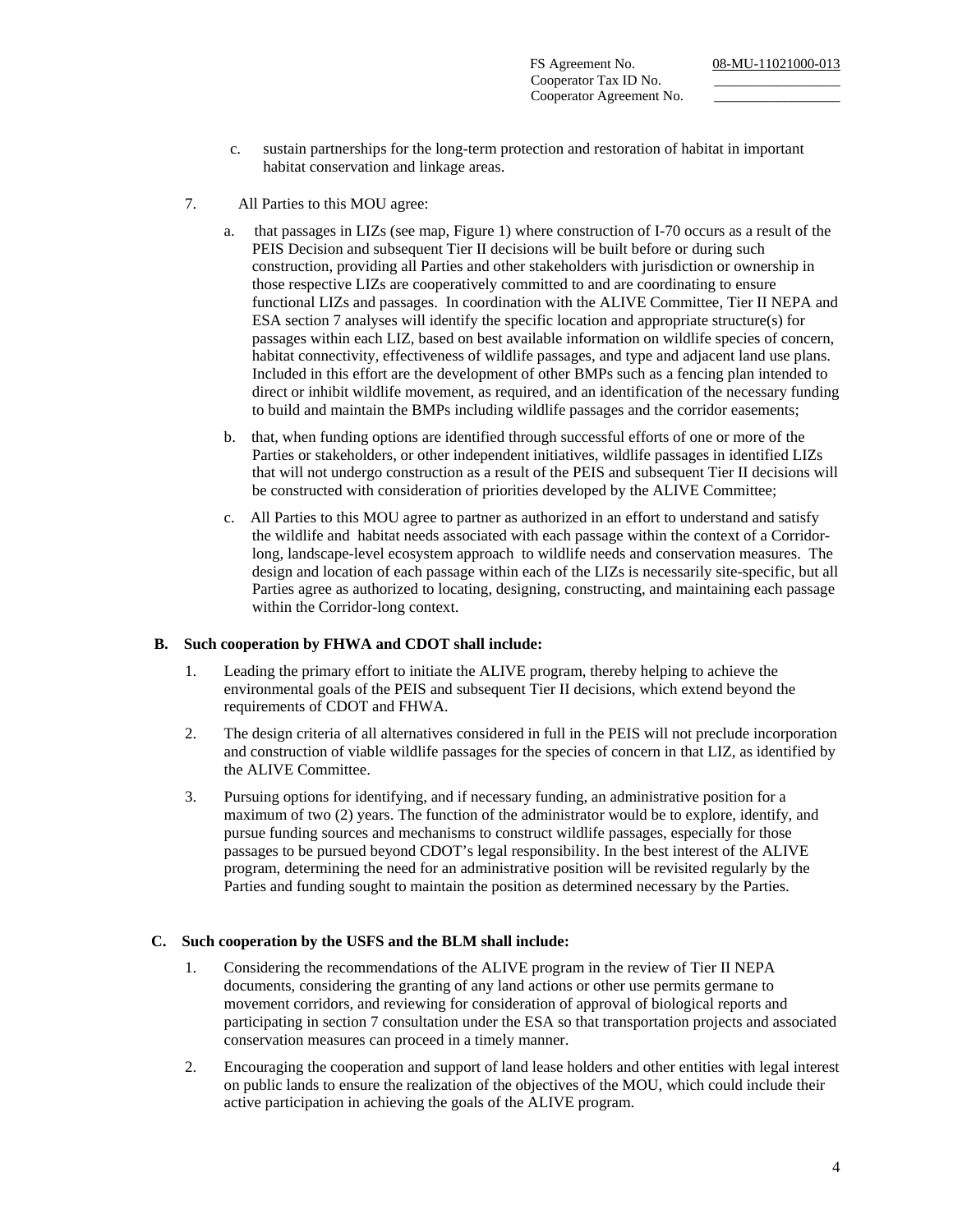FS Agreement No. 08-MU-11021000-013 Cooperator Tax ID No. Cooperator Agreement No.

- 3. Exercising their respective regulatory requirements and authorities to protect wildlife species and their habitat. Accordingly, the USFS and the BLM, by means of ordinary and established planning and subsequent NEPA processes, will consider lands in proximity to I-70 for their habitat and wildlife movement attributes, among other multiple use considerations. They will treat installed wildlife passages consistent with their intended purpose of connecting functional wildlife movement corridors, and strive to maintain associated wildlife movement corridors.
- 4. Informing the CDOT Environmental Programs Branch, Transportation Regions 1 and 3 by letter of all requested land actions, special use permits, USFS and BLM plan amendments, or other pertinent actions, that could affect an identified habitat linkage and conflict with a planned wildlife passage area.
- 5. As opportunities arise, and in compliance with the Forest Service land adjustment policy, seeking to consolidate lands along the Corridor to maintain or improve habitat connectivity adjacent to the I-70 Corridor.

# **D. Such cooperation by the USFWS shall include:**

Participating in and facilitating the development of regulatory streamlining instruments that accelerate the section 7(a)(2) consultation process under the Endangered Species Act as it may apply to transportation projects and their associated conservation measures, and any related right-of-way actions from the USFS or the BLM to FHWA and CDOT. A separate Programmatic Agreement will be pursued among FHWA, CDOT, and USFWS for this purpose.

# **E. Such cooperation by CDOW shall include:**

Providing in-kind support through cooperation and consultation with other Parties, jurisdictions, and landowners to facilitate a Corridor-long perspective and understanding of wildlife needs and conservation measures; providing wildlife data and management expertise; and assist with monitoring the effectiveness of wildlife passages and LIZ management.

# **III. Principal Contacts**

Michelle Li Planning and Environmental Manager Region 1, Colorado Department of Transportation 18500 E. Colfax Avenue Aurora, CO 80011 303.365.7041 phone 303.365.7350 fax michelle.li@dot.state.co.us

Other Parties' principle contacts are their ALIVE Committee members, i.e., each Party's respective affected Regional, Field Office, or Forest biologist.

# **IV. Non-Fund Obligating Document**

Nothing in this MOU shall obligate either the Forest Service or any other Parties to obligate or transfer any funds. Specific work projects or activities that involve the transfer of funds, services, or property among the various agencies and offices of the Forest Service and any other Parties will require execution of separate agreements and be contingent upon the availability of appropriated funds. Such activities must be independently authorized by appropriate statutory authority. This MOU does not provide such authority. Negotiation, execution, and administration of each such agreement must comply with all applicable statutes and regulations.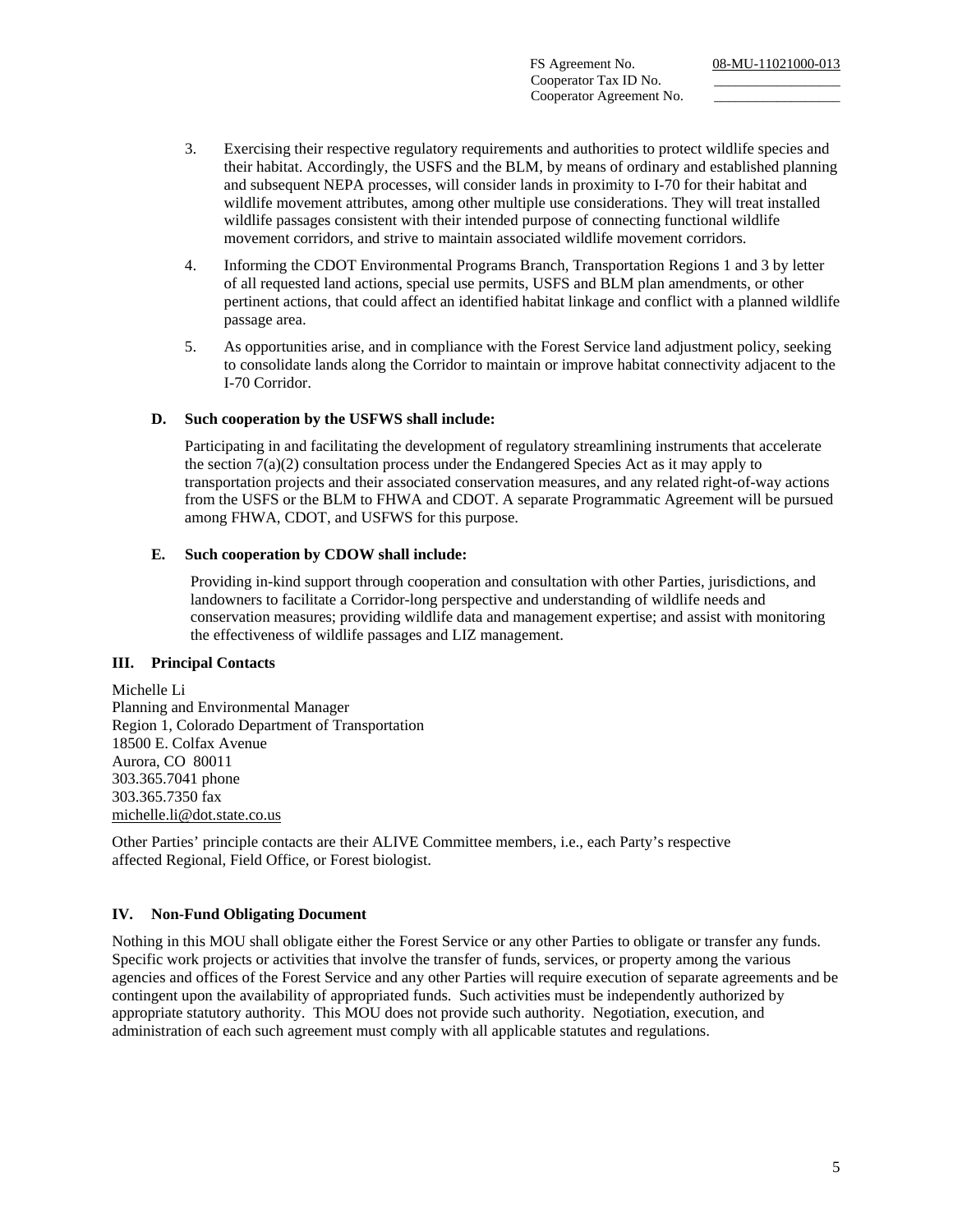FS Agreement No. 08-MU-11021000-013 Cooperator Tax ID No. Cooperator Agreement No.

#### **V. Freedom Of Information Act (FOIA)**

Any information furnished to the Forest Service under this instrument is subject to the Freedom of Information Act (5 U.S.C. 552).

#### **VI. Participation in Similar Activities**

This instrument in no way restricts the Forest Service or the Parties from participating in similar activities with other public or private agencies, organizations, and individuals.

#### **VII. Responsibilities of Parties**

The Forest Service and other Parties and their respective agencies and office will handle their own activities and utilize their own resources, including the expenditure of their own funds, in pursuing these objectives. Each Party will carry out its separate activities in a coordinated and mutually beneficial manner. Nothing in this MOU precludes the Parties from using outside grants or other funding sources to fulfill their responsibilities.

#### **VIII. Effective Date**

This MOU is effective as of the date of the signatures shown below and will expire upon the full implementation of the Selected Alternative in the Record of Decision for the I-70 Mountain Corridor PEIS.

Full implementation of this MOU may take place over a long time span. To deal with changing conditions, the Parties will meet within 60 days after the MOU is signed and annually thereafter, unless all Parties agree to another schedule, to review changes, consider unforeseen developments, and make decisions regarding the priorities, placement, and design of wildlife passages considered in this MOU.

# **IX. Modification**

To be effective, all Parties must agree in writing to any modifications to this MOU.

#### **X. Termination**

Parties may terminate their participation in this MOU with a 30-day notice to the other Parties. Termination by any one Party will terminate the entire MOU and eliminate any remaining requirements for any of the Parties. Termination of this MOU does not relieve CDOT and FHWA of obligations identified in the PEIS/ROD, section 7 consultation, or other permit requirements.

#### **XI. Availability of Funds**

Implementation of this MOU by the federal agencies is subject to the requirements of the Anti-Deficiency Act (31 USC 1341) and the availability of appropriate funds. Nothing in this MOU will be construed by the Parties to require the obligation, appropriation, or expenditure of any money from the US Treasury.

#### **XII. Dispute Resolution**

All Parties agree to work cooperatively to avoid and resolve conflicts. The Parties agree to explore issues thoroughly before escalating disputes. Resolution mechanisms to ensure that adequate communication has occurred, such as mediation and facilitation, may be used at any level to help expedite resolution. If disagreements emerge which cannot be resolved at any level, the dispute will be escalated through management as appropriate.

#### **XIII. Retention of All Authorities**

Nothing in this MOU is intended to limit or diminish the legal obligations, responsibilities, and management authority of the Parties.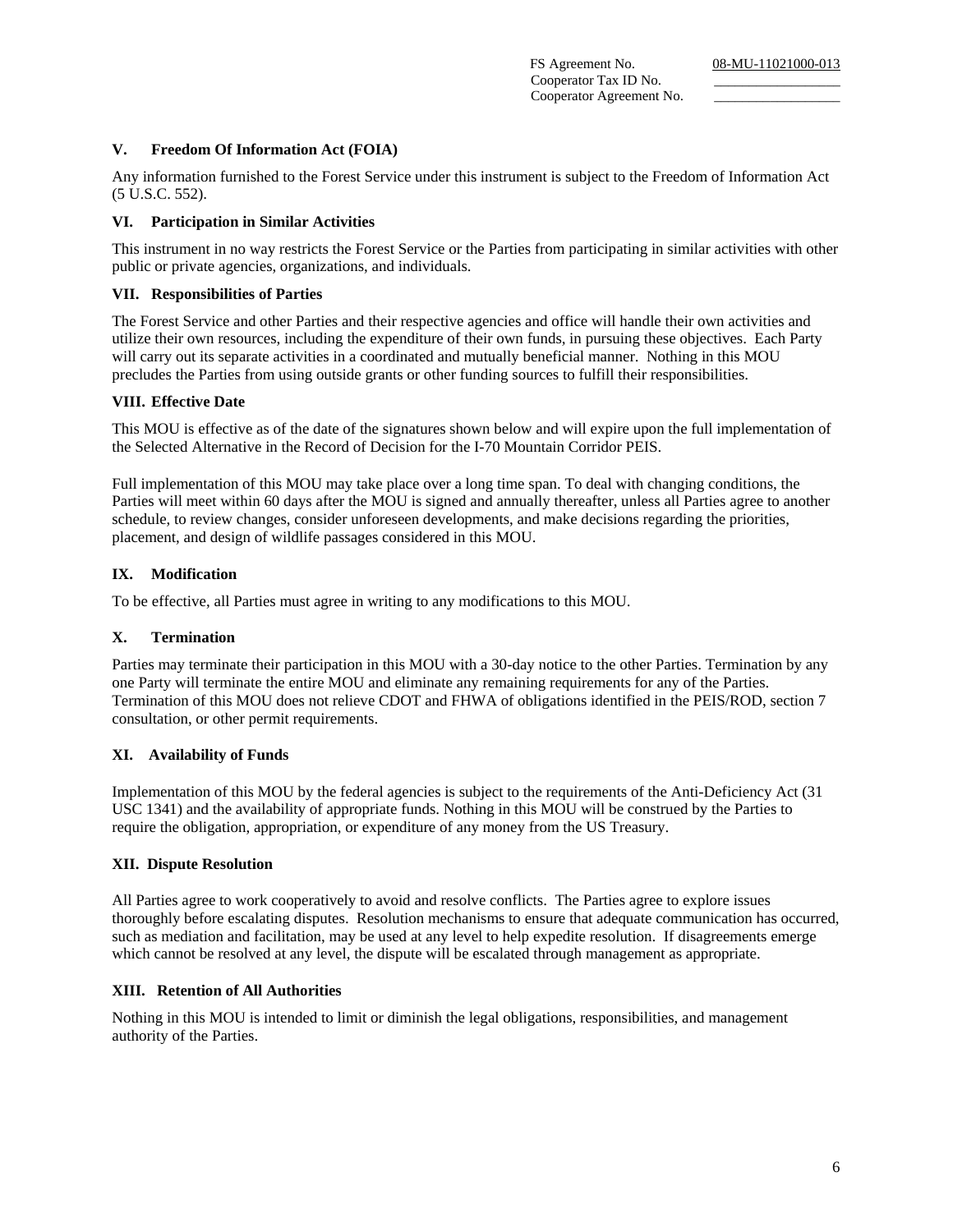FS Agreement No. Cooperator Tax ID No. Cooperator Agreement No.

#### XIV. Establishment of Responsibility

This MOU is not intended to, and does not create, any right, benefit, or trust responsibility, substantive or procedural, enforceable at law or equity, by a party against the United States, its agencies, its officers, or any person.

#### XV. Authorized Representatives

By signature below, the Parties certify that the individuals listed in this document as representatives of the Parties are authorized to act in their respective areas for matters related to this agreement.

COLORADO DEPARTMENT OF TRANSPORTATION

 $Bv:$ A Russell George **Executive Director** 

COLORADO DIVISION, FEDERAL HIGHWAY ADMINISTRATION **B** 

Karla S. Petty, P.E., Division Administrator

US FISH AND WILDLIFE SERVICE, ECOLOGICAL SERVICES

By: Susan Linner, Colorado Field Supervisor

**USDA FOREST SERVICE** zangse By:

Glem/P. Casamassa, Forest Supervisor, Arapaho & Roosevelt National Forests and Pawnee National Grassland AND FOR White River National Forest

US BUREAU OF LAND MANAGEMENT

Bv:

Jamie Connell, Field Manager, Glenwood Springs Resource Area

COLORADO DEPARTMENT OF NATURAL RESOURCES, COLORADO DIVISION OF WILDLIFE

Bv:

Thomas E. Remington, Director, Colorado Division of Wildlife

The authority and format of this instrument has been reviewed and approyed for FS signature.

 $4/11/08$ Date

LUANN WAIDA FS Agreements Coordinator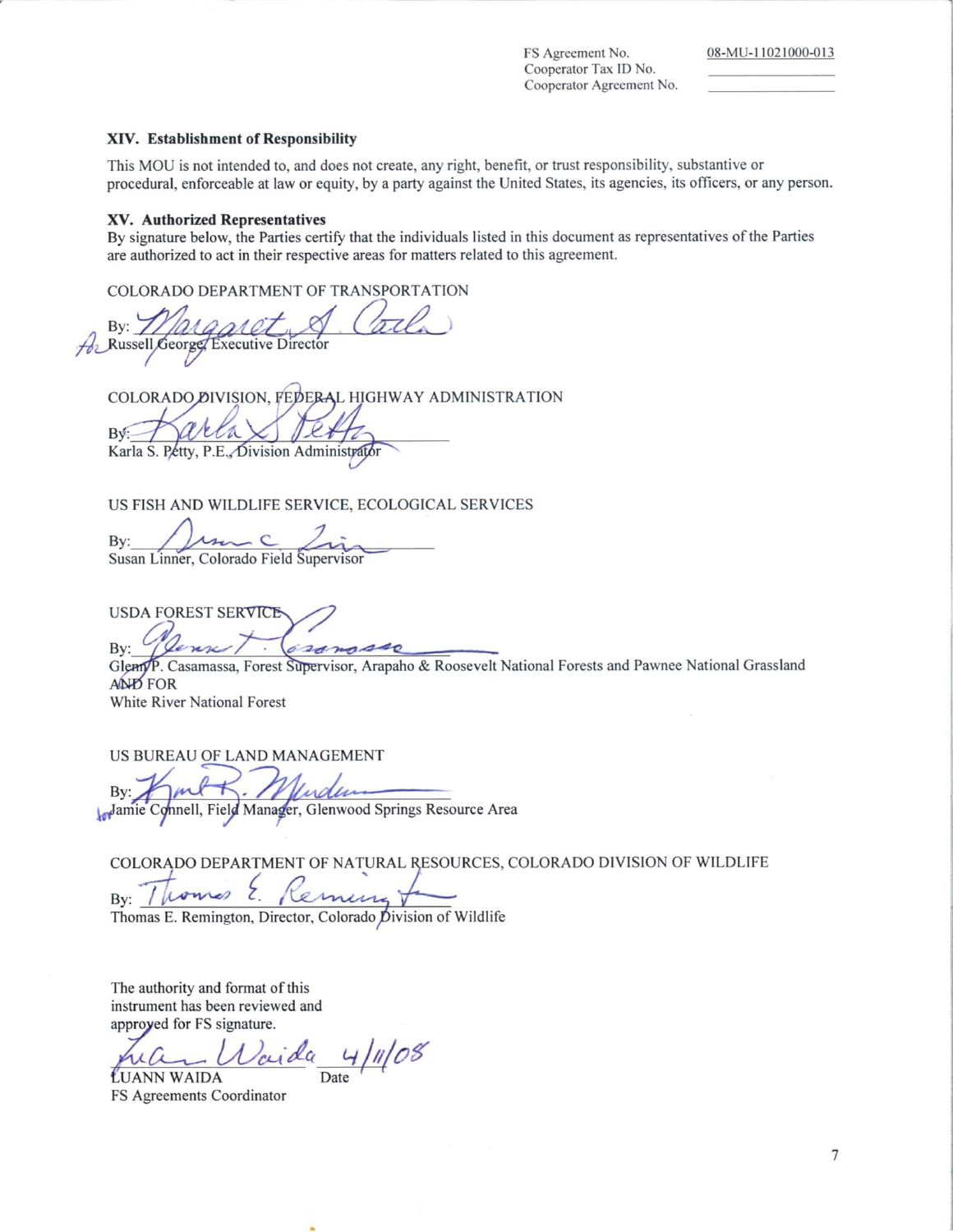# **Attachments to ALIVE MOU**

**Table 1. Linkage Interference Zones and Recommended Mitigation** 

#### **Proposed Mitigation**

• mp 142.0 to mp 142.3: Realign wildlife fencing in steep areas north of I-70 where rockfall damage occurs, and repair damaged fencing as necessary. 45.5: Remove berm from south entrance of passage.

| • mp 132.5 to mp 132.8: Repair/replace wildlife fencing, as appropriate. |
|--------------------------------------------------------------------------|
| • mp 132.5 to mp 132.8: Redesign fence in areas prone to rockfall        |
| (approximately 100 feet); use concrete barrier/fence combination.        |

143.1: Remove fill at bridge west of Cottonwood Creek to increase ht, making it more suitable for an elk crossing.

53.8: Extend existing fencing to I-70 bridge across Eagle River. 151.8: Recommend new wildlife crossing structures to be as large as ible depending on engineering design requirements and topographic limitations of the area.

| <b>Life Zones</b>                                          | Linkage Interference Zones                                                                                                                                                                                                             | Animal-<br><b>Vehicle</b><br><b>Collisions</b> |                              |
|------------------------------------------------------------|----------------------------------------------------------------------------------------------------------------------------------------------------------------------------------------------------------------------------------------|------------------------------------------------|------------------------------|
| <b>Western Slope Foothills</b><br>Glenwood Springs to Avon | Zone 1: Dotsero (mp 131.4 to mp 134.5)<br>Setting:                                                                                                                                                                                     | 1.4 per mile<br>per year                       | • mp 132.5 t                 |
| (mp 116 to mp 170)                                         | • Predominantly sagebrush with little tree cover.                                                                                                                                                                                      |                                                | • mp $132.51$<br>(approxim   |
|                                                            | • The Nature Conservancy (TNC) recently purchased a conservation easement on the Bair Ranch property near this zone, which will enhance and preserve wildlife movement<br>opportunities in this area.                                  |                                                |                              |
|                                                            | <b>Wildlife Movement:</b>                                                                                                                                                                                                              |                                                |                              |
|                                                            | • Known movement corridor for deer and elk.                                                                                                                                                                                            |                                                |                              |
|                                                            | • Area fairly heavily used for crossing.<br>• Most deer and elk in this zone cross from mp 133 west to the mouth of the Glenwood Canyon, avoiding the nearby lakes south of I-70 where several developments are under<br>construction. |                                                |                              |
|                                                            | • Mule deer severe winter range and winter concentration areas on both sides of I-70.                                                                                                                                                  |                                                |                              |
|                                                            | • Elk winter range north of I-70.                                                                                                                                                                                                      |                                                |                              |
|                                                            | • Located adjacent to the BLM Glenwood Canyon lynx linkage that provides movement between Flattops Wilderness and Red Tables in WRNF.                                                                                                  |                                                |                              |
|                                                            | • CDOW indicates that as few as 30 percent of the roadkills in this area are ever reported.                                                                                                                                            |                                                |                              |
|                                                            | Existing Structures and Fencing: The existing transportation underpasses in this area are not being used as wildlife crossings and are not suitable for wildlife.                                                                      |                                                |                              |
|                                                            | Zone 2: Eagle County Airport to Town of Eagle (mp 142.0 to mp 145.3)                                                                                                                                                                   | 0.39 per mile                                  | • mp $143.1$ :               |
|                                                            | Setting:                                                                                                                                                                                                                               | per year                                       | height, ma                   |
|                                                            | · Open piñon-juniper woodland near I-70.                                                                                                                                                                                               |                                                | • mp $142.01$                |
|                                                            | • Riparian forest and shrub habitats.                                                                                                                                                                                                  |                                                | where rocl                   |
|                                                            | • Adjacent to the Eagle River.                                                                                                                                                                                                         |                                                | • mp $145.5$ :               |
|                                                            | Rapid development through the 1990s occurred in this area around Eagle County Airport. Planned developments in this area include, Frost Creek, and Diamond S Ranch<br>developments south of I-70.                                      |                                                | • mp $143.8$ :<br>land surro |
|                                                            | Wildlife Movement:                                                                                                                                                                                                                     |                                                |                              |
|                                                            | • CDOW describes this section of I-70 as a highway crossing area for big game.                                                                                                                                                         |                                                |                              |
|                                                            | • Provides for movement to and from deer and elk severe winter range, winter concentration areas, and fawning/calving habitat to the north and south of I-70.                                                                          |                                                |                              |
|                                                            | • Mule deer severe winter range areas on north and south of I-70.                                                                                                                                                                      |                                                |                              |
|                                                            | • Elk severe winter range on north of I-70 on BLM lands.                                                                                                                                                                               |                                                |                              |
|                                                            | • Lands managed by the WRNF as elk habitat are located to the south of the zone.                                                                                                                                                       |                                                |                              |
|                                                            | Existing Structures and Fencing: Game fencing exists through the entire length of zone on both sides of I-70, for approximately 35,850 total linear feet.                                                                              |                                                |                              |
|                                                            | Zone 3: Eagle to Wolcott (mp 147.3 to mp 153.4)                                                                                                                                                                                        | 0.39 per mile                                  | • mp 153.8:                  |
|                                                            | Setting:                                                                                                                                                                                                                               | per year                                       | $\bullet$ mp 151.8:          |
|                                                            | • The eastern portion of the zone is moderately forested, while the western portion closer to the town of Eagle is sparsely forested.                                                                                                  |                                                | possible d<br>limitations    |
|                                                            | • Zone extends through Red Canyon.                                                                                                                                                                                                     |                                                | • Investigate                |
|                                                            | • Steep slopes on both sides of highway for most of its length.                                                                                                                                                                        |                                                | mammals                      |
|                                                            | • Large areas of BLM lands are located to the north and south with mixed private lands in between.                                                                                                                                     |                                                | 0.25 mile.                   |
|                                                            | • Recreation uses near the zone include numerous BLM trails.                                                                                                                                                                           |                                                | • Investigate                |
|                                                            | Wildlife Movement:                                                                                                                                                                                                                     |                                                |                              |
|                                                            | • Elk severe winter range southwest of I-70.                                                                                                                                                                                           |                                                |                              |
|                                                            | • Mule deer severe winter range, winter concentration to the south of I-70.<br>• Forest carnivores including bear and mountain lion frequent the area.                                                                                 |                                                |                              |
|                                                            | Providing for lynx movement across shrub-steppe habitats from Flattops Wilderness in the east to Castle Peak in the west, the BLM has designated this zone as a lynx linkage                                                           |                                                |                              |
|                                                            | area.                                                                                                                                                                                                                                  |                                                |                              |
|                                                            | Existing Structures and Fencing: Solid 8-foot fencing exists on both sides of I-70 through the entire zone. No suitable wildlife crossing structures are currently located through this<br>area.                                       |                                                |                              |

• mp 143.8: Investigate potential costs for conservation easement on private land surrounding the Eagle River.

• Investigate median barriers with gaps large enough to accommodate small mammals (for example, raccoons and skunks). Place barriers every

stigate costs of conservation easement around mp 151.8.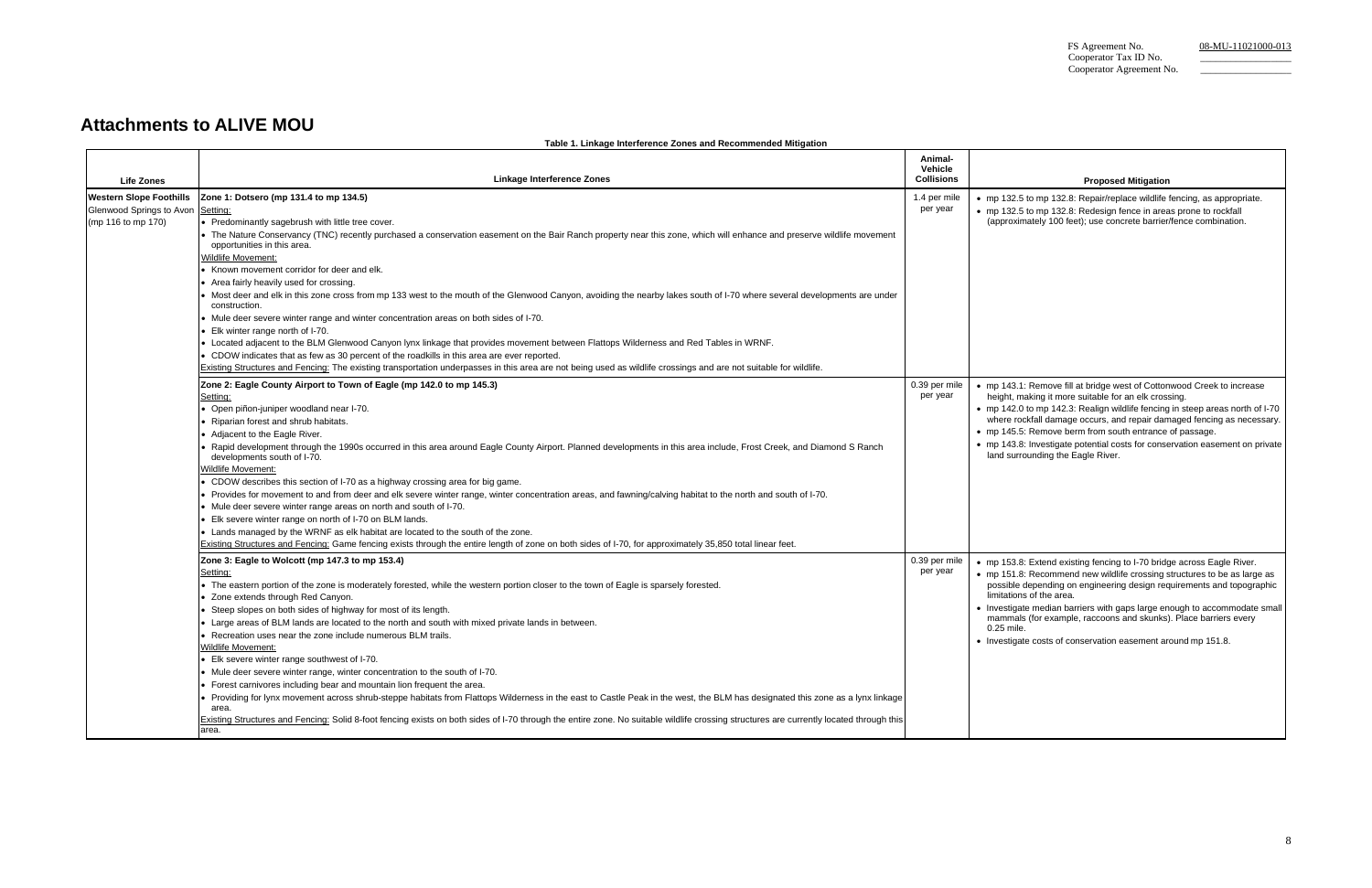mmend new wildlife crossing structures to be as large as possible nding on engineering design requirements and topographic limitations of the area.

|                                                      | Table 1. Linkage Interference Zones and Recommended Mitigation (Continued)                                                                                                                                                                                                                                                                                                                                                                                                                                                                                                                                                                                                                                                                                                   |                                         |                          |
|------------------------------------------------------|------------------------------------------------------------------------------------------------------------------------------------------------------------------------------------------------------------------------------------------------------------------------------------------------------------------------------------------------------------------------------------------------------------------------------------------------------------------------------------------------------------------------------------------------------------------------------------------------------------------------------------------------------------------------------------------------------------------------------------------------------------------------------|-----------------------------------------|--------------------------|
| <b>Life Zones</b>                                    | <b>Linkage Interference Zones</b>                                                                                                                                                                                                                                                                                                                                                                                                                                                                                                                                                                                                                                                                                                                                            | Animal-<br>Vehicle<br><b>Collisions</b> |                          |
| <b>Western Slope</b><br><b>Foothills - Continued</b> | Zone 4: Wolcott to Avon (mp 154.5 to mp 166.5)<br>Setting:                                                                                                                                                                                                                                                                                                                                                                                                                                                                                                                                                                                                                                                                                                                   | 1.2 per mile<br>per year                | $\bullet$ mp 15<br>Wolco |
| Glenwood Springs to Avon   • Sparsely forested.      |                                                                                                                                                                                                                                                                                                                                                                                                                                                                                                                                                                                                                                                                                                                                                                              |                                         | with b                   |
| (mp 116 to mp 170)                                   | • Rapid development around Avon and Edwards occurred through the 1990s.                                                                                                                                                                                                                                                                                                                                                                                                                                                                                                                                                                                                                                                                                                      |                                         | side.                    |
|                                                      | . Significant development is still occurring through the eastern half of the zone, including 250 housing units, soccer fields, a school, and a church south of mp 163.                                                                                                                                                                                                                                                                                                                                                                                                                                                                                                                                                                                                       |                                         | Recon                    |
|                                                      | . Red Sky Ranch, a large development of 35-acre lots southwest of the zone, is being subdivided into 15-acre lots.                                                                                                                                                                                                                                                                                                                                                                                                                                                                                                                                                                                                                                                           |                                         | depen                    |
|                                                      | • The BLM recently completed a 1,400-acre land swap to private interests near the zone in exchange for lands outside Grand Junction.                                                                                                                                                                                                                                                                                                                                                                                                                                                                                                                                                                                                                                         |                                         | limitat                  |
|                                                      | <b>Wildlife Movement:</b>                                                                                                                                                                                                                                                                                                                                                                                                                                                                                                                                                                                                                                                                                                                                                    |                                         | $\bullet$ mp 15<br>and w |
|                                                      | • Heavily traveled by carnivores, including black bear and mountain lion (Bellyache Ridge); designated by CDOW as a human conflict area for both species.                                                                                                                                                                                                                                                                                                                                                                                                                                                                                                                                                                                                                    |                                         | $\bullet$ mp 15          |
|                                                      | • CDOW considers most of the area a highway conflict zone for deer and elk.                                                                                                                                                                                                                                                                                                                                                                                                                                                                                                                                                                                                                                                                                                  |                                         | Gulch                    |
|                                                      | • Elk and mule deer severe winter range and winter concentration both sides of I-70. The area south of I-70 through the eastern portion of this zone contains elk severe winter                                                                                                                                                                                                                                                                                                                                                                                                                                                                                                                                                                                              |                                         | $\bullet$ mp 16          |
|                                                      | range and calving areas.                                                                                                                                                                                                                                                                                                                                                                                                                                                                                                                                                                                                                                                                                                                                                     |                                         | • Invest                 |
|                                                      | • Federal lands to the north are managed by the WRNF for deer and elk winter range, while the Holy Cross Wilderness is located to the south.                                                                                                                                                                                                                                                                                                                                                                                                                                                                                                                                                                                                                                 |                                         |                          |
|                                                      | Rapid development, combined with habitats historically occupied by deer, elk, and forest carnivores has resulted in wildlife conflicts in this zone.                                                                                                                                                                                                                                                                                                                                                                                                                                                                                                                                                                                                                         |                                         |                          |
|                                                      | • The zone is located at the western edge of the Castle Peak BLM lynx linkage. BLM has designated the area between mp 154.0 and 160.0 as lynx habitat linkage.                                                                                                                                                                                                                                                                                                                                                                                                                                                                                                                                                                                                               |                                         |                          |
|                                                      | Existing Structures and Fencing: This linkage interference zone currently has no CDOT wildlife fencing.                                                                                                                                                                                                                                                                                                                                                                                                                                                                                                                                                                                                                                                                      |                                         |                          |
| <b>Western Slope Montane</b>                         | Zone 5: Dowd Canyon (mp 169.5 to mp 172.3)                                                                                                                                                                                                                                                                                                                                                                                                                                                                                                                                                                                                                                                                                                                                   | 0.59 per mile                           | $\bullet$ Recon          |
| Avon to East Vail                                    | Setting:                                                                                                                                                                                                                                                                                                                                                                                                                                                                                                                                                                                                                                                                                                                                                                     | per year                                | depen                    |
| (mp 170 to mp 182)                                   | • The area has little forest cover adjacent to I-70.                                                                                                                                                                                                                                                                                                                                                                                                                                                                                                                                                                                                                                                                                                                         |                                         | limitat                  |
|                                                      | • Steep slopes on the north side are a significant rockfall hazard.                                                                                                                                                                                                                                                                                                                                                                                                                                                                                                                                                                                                                                                                                                          |                                         | $\bullet$ mp 17          |
|                                                      | • The WRNF surrounds the zone to the north and south, while pockets of residential development are located to the east and west.                                                                                                                                                                                                                                                                                                                                                                                                                                                                                                                                                                                                                                             |                                         | fence<br>numer           |
|                                                      | • Federal lands and good habitat are located north and south.                                                                                                                                                                                                                                                                                                                                                                                                                                                                                                                                                                                                                                                                                                                |                                         | <b>CDOT</b>              |
|                                                      | • Wildlife fencing has been damaged.                                                                                                                                                                                                                                                                                                                                                                                                                                                                                                                                                                                                                                                                                                                                         |                                         | cause                    |
|                                                      | <b>Wildlife Movement:</b>                                                                                                                                                                                                                                                                                                                                                                                                                                                                                                                                                                                                                                                                                                                                                    |                                         |                          |
|                                                      | • This is a western Vail north-south connection for wildlife movement.                                                                                                                                                                                                                                                                                                                                                                                                                                                                                                                                                                                                                                                                                                       |                                         |                          |
|                                                      | • Elk winter range/severe winter range is located south of the zone.                                                                                                                                                                                                                                                                                                                                                                                                                                                                                                                                                                                                                                                                                                         |                                         |                          |
|                                                      | • Important elk and mule deer migration corridor.                                                                                                                                                                                                                                                                                                                                                                                                                                                                                                                                                                                                                                                                                                                            |                                         |                          |
|                                                      | • Camera studies performed by CDOW have shown the area to be used by elk, deer, and mountain lion.                                                                                                                                                                                                                                                                                                                                                                                                                                                                                                                                                                                                                                                                           |                                         |                          |
|                                                      | Bear and lion conflict areas.                                                                                                                                                                                                                                                                                                                                                                                                                                                                                                                                                                                                                                                                                                                                                |                                         |                          |
|                                                      | • Designated as a lynx linkage area by USFS.                                                                                                                                                                                                                                                                                                                                                                                                                                                                                                                                                                                                                                                                                                                                 |                                         |                          |
|                                                      | Existing Structures and Fencing: This linkage interference zone has median and guardrail barriers along most of I-70. A concrete box culvert and several land leases by CDOW<br>are located in this zone for wildlife movement. The existing crossing structure is long and only 10 feet in height, inhibiting the movement of large elk. Most of I-70 in this zone<br>includes CDOT wildlife fencing on both sides, which is often damaged by rockfall on the north and winter snowplowing activities from residences to the south. A paved bike path<br>with restricted winter usage is located near the existing crossing structure in addition to several trails and a river rafting "put in" location. Eagle County plans to expand the paved<br>bike path to the west. |                                         |                          |

# **Proposed Mitigation**

53.9 to mp 159.0: Add wildlife fencing on south side of I-70 between ott interchange and where I-70 crosses the Eagle River. Create gaps berms or one-way gates to enable wildlife to escape from highway

mmend new wildlife crossing structures to be as large as possible nding on engineering design requirements and topographic limitations of the area.

70.2 to mp 172.5: Replace existing wildlife fencing with reinforced through rockfall area north of I-70, where current fencing has numerous holes.

F should coordinate with community at West Vail to avoid damage ed by plowing snow against fences.

• mp 155.3 or mp 155.6: Add crossing structure across I-70 and US 6 north and west of Bellyache Ridge, just south of Alkali Creek.

59.7: Add crossing structure south of Red Canyon Creek and Bear , south and east of existing motorized underpass.

63 to mp 166.5: Add wildlife fencing on both sides of I-70.

tigate conservation easements for each proposed crossing.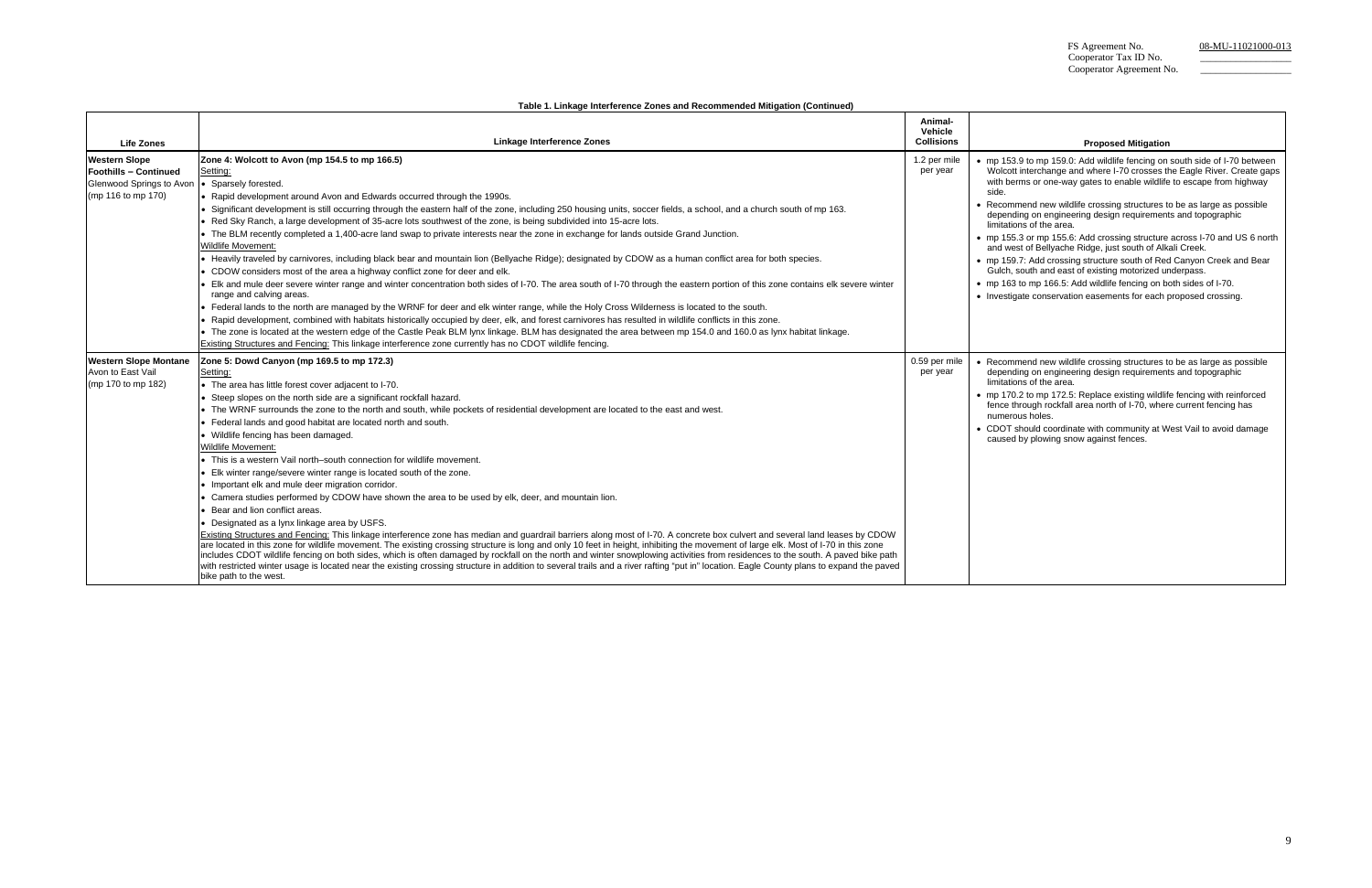• mp 188.0 and mp 186.3: Recommend new wildlife crossing structures to large as possible depending on engineering design requirements opographic limitations of the area.

eformend new wildlife crossing structures to be as large as possible ending on engineering design requirements and topographic limitations of the area.

92.5: Add crossing structure to westbound side of I-70 north of Stafford Creek.

93.4: Add crossing structure to westbound side of I-70 north of Guller

ide space between guardrail structures and the road to allow wildlife jumping over barriers to avoid jumping directly into traffic.

98.0, mp 199.2, and mp 200.8: Recommend new wildlife crossing tures to be as large as possible depending on engineering design irements and topographic limitations of the area.

stigate amending WRNF plan to exclude overnight use of area surrounding Officers Gulch Pond, planned and secondarily managed as a pground site.

• mp 188.0 to mp 186.3: Add CDOT wildlife fencing between proposed structures on both sides of I-70.

|                                                              | Table 1. Linkage Interference Zones and Recommended Mitigation (Continued)                                                                                                                                                                                                                                                                                                                                                                                                                                                                                                                                                                                                                                                                                                                                                                                                                                                                                                                                                                                                                                                                                                                                                                                                                                                                                                                                                                                                                                                                                                                                                                                                                                                                                                                                                                                                                                                                                                                                                                                                                                                                                                                                                                                                                                           |                                         |                                                                                                                                                                          |
|--------------------------------------------------------------|----------------------------------------------------------------------------------------------------------------------------------------------------------------------------------------------------------------------------------------------------------------------------------------------------------------------------------------------------------------------------------------------------------------------------------------------------------------------------------------------------------------------------------------------------------------------------------------------------------------------------------------------------------------------------------------------------------------------------------------------------------------------------------------------------------------------------------------------------------------------------------------------------------------------------------------------------------------------------------------------------------------------------------------------------------------------------------------------------------------------------------------------------------------------------------------------------------------------------------------------------------------------------------------------------------------------------------------------------------------------------------------------------------------------------------------------------------------------------------------------------------------------------------------------------------------------------------------------------------------------------------------------------------------------------------------------------------------------------------------------------------------------------------------------------------------------------------------------------------------------------------------------------------------------------------------------------------------------------------------------------------------------------------------------------------------------------------------------------------------------------------------------------------------------------------------------------------------------------------------------------------------------------------------------------------------------|-----------------------------------------|--------------------------------------------------------------------------------------------------------------------------------------------------------------------------|
| <b>Life Zones</b>                                            | <b>Linkage Interference Zones</b>                                                                                                                                                                                                                                                                                                                                                                                                                                                                                                                                                                                                                                                                                                                                                                                                                                                                                                                                                                                                                                                                                                                                                                                                                                                                                                                                                                                                                                                                                                                                                                                                                                                                                                                                                                                                                                                                                                                                                                                                                                                                                                                                                                                                                                                                                    | Animal-<br>Vehicle<br><b>Collisions</b> |                                                                                                                                                                          |
| <b>Subalpine</b><br>East Vail to US 40<br>(mp 182 to mp 233) | Zone 6a and 6b: Upper and Lower West Vail Pass (mp 181.7-188.5)<br>Setting:<br>• Coniferous forest grows to the edge of both sides of the highway through most of the zone.<br>• Bridges are highly effective as wildlife crossings to connect forest lands from mp 182.5–185.3.<br>• Eagles Nest Wilderness Area is located directly north of I-70 through most of the zone.<br>. The land on the southwest side of lower west Vail Pass is forest property managed as forested landscape linkage, intended to be maintained for a connection between Eagles<br>Nest Wilderness Area to the east and the Holy Cross Wilderness Area to the southwest.<br>• The forest lands at the top of upper west Vail Pass are managed for year-round motorized backcountry recreation to the west and for nonmotorized backcountry recreation to<br>the east.<br><b>Wildlife Movement:</b><br>• Surrounded by the WRNF, this zone is used heavily by wildlife and has a low amount of roadkill.<br>• Designated as a lynx linkage area by the USFS; based on habitat of the area, lynx usage is highly probable. (Note: Two lynx were killed within a short distance of each other<br>in vehicle collisions on upper west Vail Pass, one in 1999 and one in 2004, both near mile marker 187.)<br>• Bighorn sheep range north.<br>• Bear and lion conflict area.<br>Existing Structures and Fencing: Six open-span bridges are located contiguously in the eastbound and westbound direction of I-70 through lower west Vail Pass, although there<br>are no existing crossing structures through upper west Vail Pass. Animals in the area are found to readily jump over median barriers but showed reluctance to cross in areas with<br>guardrail structures (Barnum 2002). The offset lanes of the interstate and associated jersey barriers are significant movement barriers to wildlife in portions of this LIZ.                                                                                                                                                                                                                                                                                                                                                                                                          | 0.03 per mile<br>per year               | $\bullet$ mp 188<br>be as la<br>and top<br>$\bullet$ mp 188<br>structu                                                                                                   |
|                                                              | Zone 7: East Vail Pass to Copper Mountain (mp 190.4 to mp 194.0)<br>Setting:<br>• Most of zone is forested, although not as densely as west Vail Pass.<br>• Significant open areas exist.<br>• The eastbound and westbound lanes of I-70 are separated through this section with an open wetland area containing West Tenmile Creek.<br>• The zone is surrounded by ski areas, forest property managed as forested landscape linkage, nonmotorized backcountry recreation, and primitive wilderness.<br>• Several parcels of private land are located within the east end of the zone, just west of Copper Mountain near the Guller Creek and West Tenmile Creek bridges.<br>. In addition to the Tenmile-Vail Pass National Recreation Trail that runs the length of the zone, USFS trails are located through Stafford Gulch, Wilder Gulch, Corral Creek, and<br>Guller Creek.<br>Wildlife Movement:<br>• This zone is located within the USFS Vail Pass lynx linkage zone.<br>. CDOW indicates that wildlife cross through drainages predominantly at Smith Gulch and Guller, Stafford, Wilder, and Corral creeks.<br>• CDOW also noted that forest carnivores are frequently seen crossing at Stafford Creek. The forest cover is less dense in this area than that seen on west Vail Pass.<br>Existing Structures and Fencing: Five existing open-span bridge structures occur in the eastbound direction through this zone. Only one structure exists in the westbound<br>direction, and it is not directly adjacent to a corresponding structure in the eastbound direction.                                                                                                                                                                                                                                                                                                                                                                                                                                                                                                                                                                                                                                                                                                                                  | 0.68 per mile<br>per year               | $\bullet$ Recom<br>depend<br>limitatio<br>$\bullet$ mp 192<br>Staffor<br>$\bullet$ mp 193<br>Creek.<br>• Add be<br>Wilder<br>• Add be<br>Smith 0<br>• Provide<br>jumping |
|                                                              | Zone 8: Officers Gulch/Owl Canyon (mp 195.5 to mp 200.5)<br>Setting:<br>• Area dominated by extreme slopes on all sides; canyon opens up to Wheeler Flats area near Copper Mountain (south) and Frisco (north).<br>• Borders Eagles Nest Wilderness Area (west) and WRNF lands managed for nonmotorized backcountry recreation and scenic byways, which is conducive to wildlife habitat.<br>• This steep canyon area has several water bodies, including Uneva Lake, Officers Gulch Pond, and Wheeler Flats Ponds.<br>• The area is heavily forested with tree cover for wildlife use close to I-70.<br>• While the area is encompassed by the WRNF, the land surrounding Uneva Lake to the east of I-70 is a forest inholding, although the owners have indicated to the USFS that<br>they do not plan to develop the land. Several other private mine inholdings are located to the east of I-70 in this area, although they are located on very steep slopes.<br>• The lands are managed by the WRNF as pristine wilderness, nonmotorized backcountry recreation, and scenic byways or travel corridors. The Tenmile-Vail Pass National<br>Recreation Trail runs through the length of this linkage interference zone.<br>Wildlife Movement:<br>• Connection between habitats in the Gore Mountain Range and Tenmile Mountain Range, especially for carnivores.<br>• CDOW considers mp 200.8 a black bear movement corridor.<br>• Mule deer migration corridor runs parallel.<br>• Located within the USFS Officers Gulch lynx linkage area, providing movement between Eagles Nest Wilderness Area and the Tenmile Mountain Range.<br>• USFS biologists have indicated that most of the ungulate movement in the area is lateral with the highway.<br>Existing Structures and Fencing: A single box culvert is located at mp 199.6. Box culverts are viewed as acceptable structures for the area by USFS and CDOW for most<br>carnivore highway crossing activity in the area. An interchange at Officers Gulch is used as an informal overnight truck pullover. WRNF manages an area adjacent to Officers<br>Gulch Pond that is proposed as an overnight camping area, although the area is currently not for overnight use and USFS indicated overnight use would potentially inhibit<br>carnivore movement. | 0.24 per mile<br>per year               | $\bullet$ mp 198<br>structu<br>require<br>• Investio<br>surrour<br>campg                                                                                                 |

# **Proposed Mitigation**

 • Add berms and screening vegetation to guide wildlife between existing Wilder Gulch (eastbound) and Corral Creek (westbound) crossings.

berms and screening vegetation to guide wildlife between existing I Gulch (eastbound) and Corral Creek (westbound) crossings.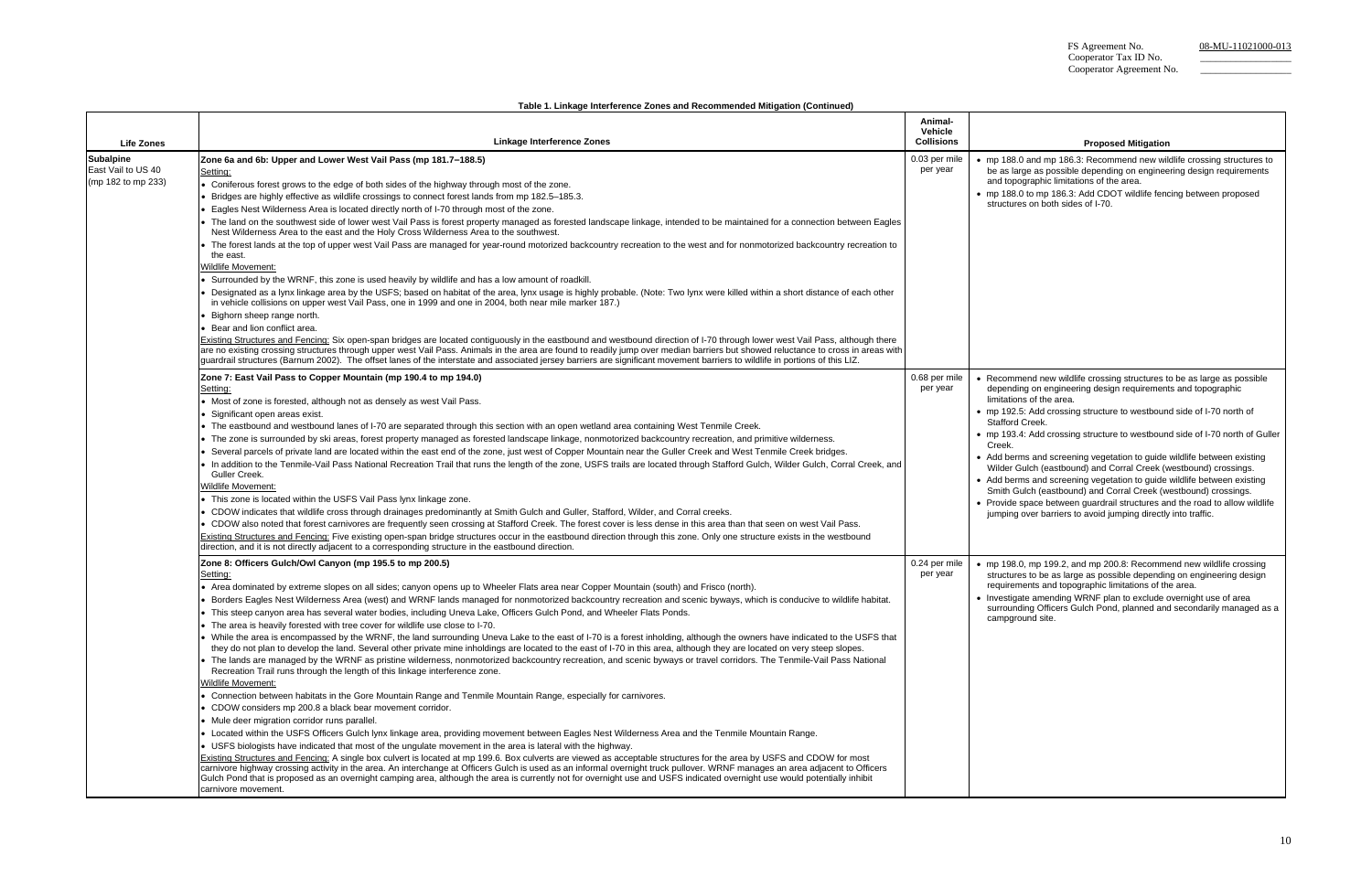**Table 1. Linkage Interference Zones and Recommended Mitigation (Continued)** 

# **Proposed Mitigation** • mp 208.3: Recommend new wildlife crossing structures to be as large as possible depending on engineering design requirements and topographic limitations of the area. nate with local planners to ensure that area zoning accommodates a wildlife structure in this location. • Continue interagency efforts to ensure that future land planning and zoning efforts improve the viability of the wildlife corridor. As above • mp 212.2: Recommend new wildlife crossing structures to be as large as possible depending on engineering design requirements and topographic limitations of the area.

| <b>Life Zones</b>                                                        | <b>Linkage Interference Zones</b>                                                                                                                                                                                                                                                                                                                                                                                                                                                                                                                                                                                                                                                                                                                                                                                                                                                                                                                                                                                                                                                                                                                                                                                                                                                                                                                                                                                                                                                                                                                                                                                                                                                                                                                                                                                                                                                                   | Animal-<br>Vehicle<br><b>Collisions</b>     |                                                                                               |
|--------------------------------------------------------------------------|-----------------------------------------------------------------------------------------------------------------------------------------------------------------------------------------------------------------------------------------------------------------------------------------------------------------------------------------------------------------------------------------------------------------------------------------------------------------------------------------------------------------------------------------------------------------------------------------------------------------------------------------------------------------------------------------------------------------------------------------------------------------------------------------------------------------------------------------------------------------------------------------------------------------------------------------------------------------------------------------------------------------------------------------------------------------------------------------------------------------------------------------------------------------------------------------------------------------------------------------------------------------------------------------------------------------------------------------------------------------------------------------------------------------------------------------------------------------------------------------------------------------------------------------------------------------------------------------------------------------------------------------------------------------------------------------------------------------------------------------------------------------------------------------------------------------------------------------------------------------------------------------------------|---------------------------------------------|-----------------------------------------------------------------------------------------------|
| <b>Subalpine - Continued</b><br>East Vail to US 40<br>(mp 182 to mp 233) | Zone 9a: Laskey Gulch (mp 207.0 to mp 209.7)<br>Setting:<br>• The area is moderately forested, transitioning to sagebrush closer to the town of Dillon.<br>• Located between Dillon and a steep pass leading to the EJMT and constructed on steep cut-and-fill slopes of I-70.<br>. In Dillon, condominiums have been built along the western edge of the linkage interference zone on the south side of I-70 within 0.5 miles of Laskey Gulch. Sound walls are<br>currently being constructed adjacent to the condominiums. Due to the vertical height of these walls, they would be considered a movement barrier to most species of terrestrial<br>wildlife.<br>• Solid median and guardrail barriers are located through the length of the linkage interference zone, and no crossing structures currently exist.<br>• This zone is within the WRNF and is managed as forested landscape linkage.<br>. Most private lands are developed in this area, although the Denver Water Board possesses several large undeveloped inholdings in the central portion of the zone.<br><b>Wildlife Movement:</b><br>• Laskey Gulch is an important connection for deer, elk, and bear.<br>• Elk severe winter range habitat north and south of I-70.<br>• Elk and mule deer highway conflict areas.<br>• Mule deer and bear migration corridors.<br>• Potential lynx crossing. Located within the USFS Loveland Pass lynx linkage area, this zone provides for north-south lynx movement from the Ptarmigan Peak Wilderness<br>Area and Williams Fork River area to forest lands south of I-70.<br>Existing Structures and Fencing: CDOW noted that resident populations of elk and deer in the area were not obstructed by the golf course south of I-70 and would benefit from a                                                                                                                         | 0.50 per mile<br>per year (total<br>zone 9) | $\bullet$ mp 208<br>possible<br>limitatic<br>• Coordin<br>a wildlif<br>• Continu<br>efforts i |
|                                                                          | crossing structure at Laskey Gulch to reconnect lands managed by the WRNF as deer and elk winter range north and south of I-70.<br>Zone 9b: Hamilton Gulch/Dead Coon Gulch (mp 210.7 to mp 212.6)<br>Setting:<br>• With the exception of cut-and-fill slopes of I-70, this area is densely forested.<br>• This zone includes 3- to 5-foot concrete center barrier structure throughout its length, and approximately 2,300 feet of guardrail.<br>• Straight Creek follows the length of the zone along I-70.<br>• Several large road cuts and a runaway truck ramp are located north of I-70 in this zone.<br>Straight Creek and wetland areas are located below I-70 through the zone to the south. Hamilton Gulch reaches I-70 at mp 211.5, while Dead Coon Gulch lays further to the<br>east at mp 212.2. Members of the ALIVE committee from both the USFS and CDOW commented that they felt that Hamilton Gulch and Laskey Gulch were both important and<br>that they should both be considered equally.<br><b>Wildlife Movement:</b><br>• High usage by deer and elk along Hamilton Gulch and near Dead Coon Gulch to the east.<br>• Located within the USFS Loveland Pass lynx linkage area and managed as forested landscape linkage.<br>• The USFS noted that numerous elk and deer tracks are seen through the area and the zone would connect areas north of I-70 managed as forested landscape linkage and<br>pristine wilderness to lands managed for forested landscape linkages south of I-70.<br>Existing Structures and Fencing: I-70 was constructed on large fill slopes through this zone and no crossing structures currently exist, although two 4-foot plastic pipes and one<br>corrugated metal pipe are located in the zone. Solid median barriers and an offset height between eastbound and westbound directions of I-70 are located through the length of<br>this zone. | As above                                    | $\bullet$ mp 212<br>possible<br>limitatic                                                     |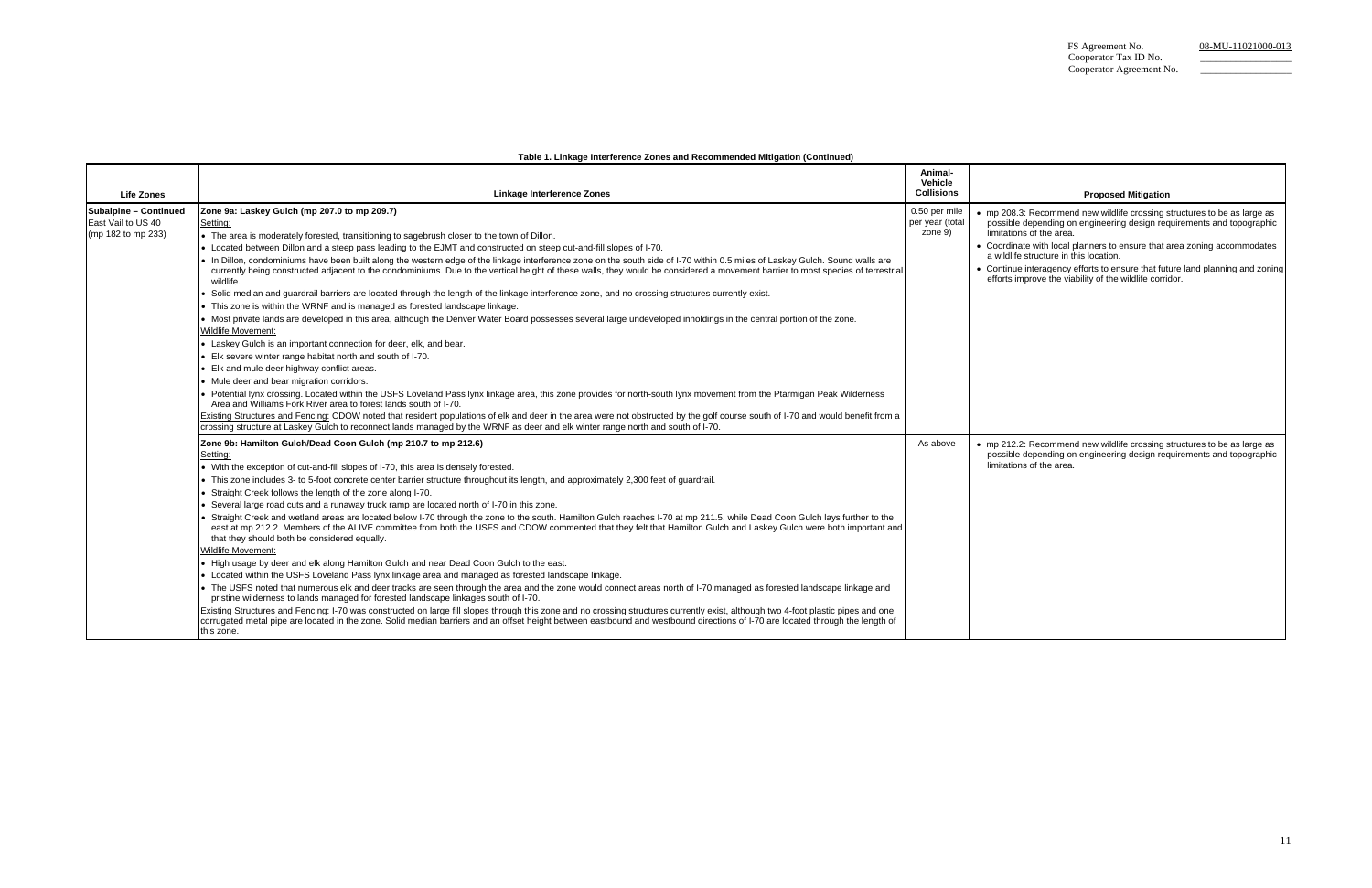7.3: Design corridor to allow free movement of wildlife under I-70 within this zone.

| <b>Life Zones</b> | Linkage Interference Zones                                                                                                                                                                                                                                                                                                                                                           | Animal-<br>Vehicle<br><b>Collisions</b> |                              |
|-------------------|--------------------------------------------------------------------------------------------------------------------------------------------------------------------------------------------------------------------------------------------------------------------------------------------------------------------------------------------------------------------------------------|-----------------------------------------|------------------------------|
|                   | Zone 10: Herman Gulch/Bakerville (mp 216.7 to mp 220.8)<br>Setting:                                                                                                                                                                                                                                                                                                                  | Data<br>Unavailable                     | $\bullet$ mp 217<br>within t |
|                   | • Herman Gulch is located 3 miles east of EJMT, surrounded by the ARNF.                                                                                                                                                                                                                                                                                                              |                                         | • Continu                    |
|                   | • The forest lands are managed for scenery, ski-based areas (Loveland), and nonmotorized backcountry recreation.                                                                                                                                                                                                                                                                     |                                         | efforts i                    |
|                   | Six residential structures are located near I-70 north of the underpass at Herman Gulch.                                                                                                                                                                                                                                                                                             |                                         |                              |
|                   | • The Continental Divide National Scenic Trail traverses through this area along the Herman Gulch trail to the north of I-70 and along the Loveland to Bakerville trail to the south  <br>of I-70.                                                                                                                                                                                   |                                         |                              |
|                   | <b>Wildlife Movement:</b>                                                                                                                                                                                                                                                                                                                                                            |                                         |                              |
|                   | • Considered important lynx habitat. Herman Gulch lynx linkage area is located within this zone, designated as a connection between suitable lynx habitats to the north and<br>south of I-70. If quality habitat north of I-70 were combined with that south of the highway, a more viable lynx range would be possible, especially if connectivity across the<br>Corridor improved. |                                         |                              |
|                   | • ARNF has designated the area a lynx linkage zone.                                                                                                                                                                                                                                                                                                                                  |                                         |                              |
|                   | • Boreal toad breeding area.                                                                                                                                                                                                                                                                                                                                                         |                                         |                              |
|                   | • Snowshoe hare inhabit the Mount Bethel Avalanche Path east of Herman Gulch and other avalanche paths in the area, providing forage for lynx and other forest carnivores.                                                                                                                                                                                                           |                                         |                              |
|                   | • USFS and CDOW indicated that evidence existed that two female lynx were using the area as home range. A lynx was killed on I-70 by a vehicle in the area of Herman Gulch<br>in 2000. Another female (pregnant with 2 fetuses) was killed near eastbound mp 217 on 5/19/2005.                                                                                                       |                                         |                              |
|                   | Existing Structures and Fencing: Motorists use the shoulder of I-70 as informal parking on the south side of I-70 near mp 219. Few median barriers are located through this zone,<br>although guardrails are located through most of its length.                                                                                                                                     |                                         |                              |

blace for overpass structure 4.2 miles west of US 40/I-70 iange, primarily for bighorn sheep crossing. • Investigate using jersey barriers or other barrier structures on both US 40 and I-70 to keep sheep away from road edge.

• Continue interagency efforts to ensure that future land planning and zoning efforts improve the viability of the wildlife corridor.

#### **Proposed Mitigation**

|                                                                                              | Table 1. Linkage Interference Zones and Recommended Mitigation (Continued)                                                                                                                                                                                                                                                                                                                                                                                                                                                                                                                                                                                                                                                                                                                                                                                                                                                                                                                                                                                                                                                                                                                                                                                                                                                                                                                                                                                                                                                                                                                                                                                                                                                                                          |                                               |                                                                      |
|----------------------------------------------------------------------------------------------|---------------------------------------------------------------------------------------------------------------------------------------------------------------------------------------------------------------------------------------------------------------------------------------------------------------------------------------------------------------------------------------------------------------------------------------------------------------------------------------------------------------------------------------------------------------------------------------------------------------------------------------------------------------------------------------------------------------------------------------------------------------------------------------------------------------------------------------------------------------------------------------------------------------------------------------------------------------------------------------------------------------------------------------------------------------------------------------------------------------------------------------------------------------------------------------------------------------------------------------------------------------------------------------------------------------------------------------------------------------------------------------------------------------------------------------------------------------------------------------------------------------------------------------------------------------------------------------------------------------------------------------------------------------------------------------------------------------------------------------------------------------------|-----------------------------------------------|----------------------------------------------------------------------|
| Life Zones                                                                                   | <b>Linkage Interference Zones</b>                                                                                                                                                                                                                                                                                                                                                                                                                                                                                                                                                                                                                                                                                                                                                                                                                                                                                                                                                                                                                                                                                                                                                                                                                                                                                                                                                                                                                                                                                                                                                                                                                                                                                                                                   | Animal-<br>Vehicle<br><b>Collisions</b>       |                                                                      |
| <b>Eastern Slope Montane</b><br>Silver Plume to Mount<br>Vernon Canyon<br>(mp 233 to mp 255) | Zone 11: East of Empire on US 40 (off I-70 - approximately mp 232.0)<br>Setting:<br>• North-facing slope heavily forested; south face primarily bare exposed rock cliffs.<br>• ARNF is located just to the east of this zone.<br>Wildlife Movement:<br>■ Steep slopes used by bighorn sheep on both sides of US 40. This zone was delineated specifically to address issues with bighorn sheep, which approach the edge of the<br>highway to lick salt and are sometimes hit by vehicles at the edge of the I-70 and US 40 interchange. Bighorn sheep generally do not attempt to cross I-70 (except near the<br>Henderson Mine west of this zone) but do cross US 40 and are frequently hit west of Empire.<br>• Mule deer winter concentration north; mule deer highway conflict area.<br>• Mountain lion conflict area.<br>Existing Structures and Fencing: CDOW stated that bighorn sheep would not use an underpass or enclosed structure to cross a roadway.                                                                                                                                                                                                                                                                                                                                                                                                                                                                                                                                                                                                                                                                                                                                                                                                  | 0.42 per mile<br>per year                     | $\bullet$ Good p<br>intercha<br>• Investig<br>and $I-7$              |
|                                                                                              | Zone 12: Fall River (mp 237.2 to mp 238.2)<br>Setting:<br>• Primarily forested, though not densely. No wildlife fencing. Relatively gentle slopes throughout zone.<br>• Located entirely on private land with the ARNF approximately 2 miles away to the north and south.<br>• Numerous residences are located along Fall River Road and several along US 40.<br><b>Wildlife Movement:</b><br>• The Fall River area provides a significant break in the surrounding topography and functions as a movement corridor for mule deer, elk, bighorn sheep, mountain goat, black<br>bear, and mountain lion.<br>. CDOW noted that carnivores are frequently hit in this area, and there are concerns about elk populations becoming habituated and inhabiting the area year-round.<br>• Bighorn sheep, elk, bear, and mountain lion frequent the area and are hit occasionally.<br>Resident elk living close to populated areas are a concern in this area. Elk calving 0.25 miles north.<br>• Mule deer severe winter and winter concentration north.<br>• The ALIVE Committee identified this zone, however, CDOW has concerns regarding the introduced mountain goats currently inhabiting the Mount Evans area south of I-70<br>having the ability to reach areas north of I-70 and compete with native bighorn sheep.<br>Existing Structures and Fencing: Two concrete box culverts, one 4 feet in height at Georgia Gulch, the other 10 feet in height at Fall River, currently exist in this linkage<br>interference zone. An underpass is located at the intersection of US 40 and I-70. Solid median barriers are located through the length of the linkage interference zone and a<br>guardrail is located on the south side of I-70 through most of the zone. | Reported<br>numbers too<br>low for<br>average | • Recomi<br>depend<br>limitatic<br>• Factor i<br>such as<br>wildlife |

#### **Proposed Mitigation**

• Recommend new wildlife crossing structures to be as large as possible depending on engineering design requirements and topographic limitations of the area.

> improvements into bridge redesign (Fall River Road Interchange) is a wider span and leaving adequate space along road and river for passage.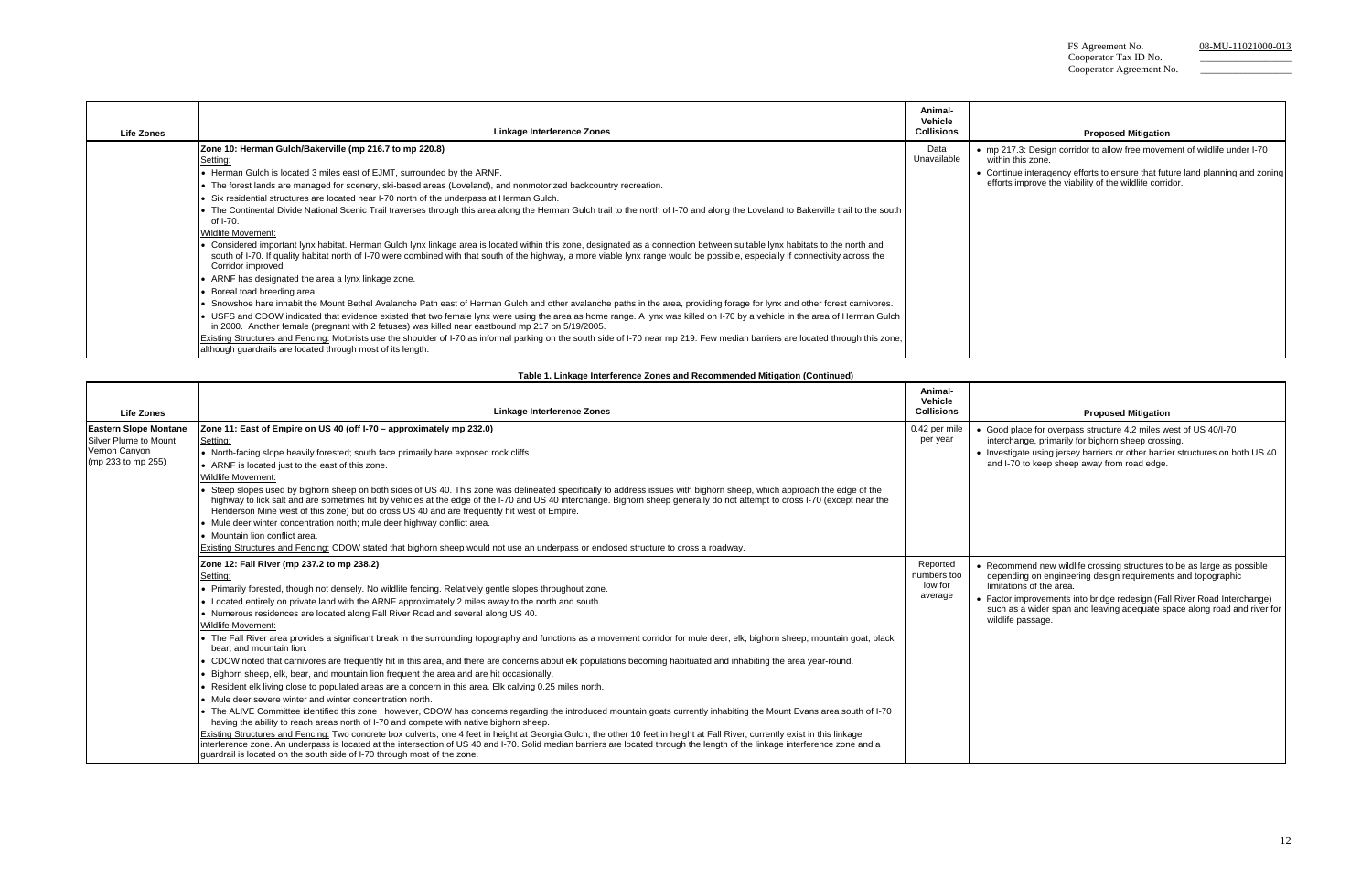# **Proposed Mitigation**

gnized as a problem area; mitigation measures currently being .<br>ated.

| <b>Life Zones</b> | Linkage Interference Zones                                                                                                                                                                                                                                                                                                                                                                                                                                                                                                                                                                                                                                                                                                                                                                                                                                                                                                                                                                                                                                                                                                                                                                                                                                                                                                                                                                                                                                                                               | Animal-<br>Vehicle<br><b>Collisions</b> |                                                                                        |
|-------------------|----------------------------------------------------------------------------------------------------------------------------------------------------------------------------------------------------------------------------------------------------------------------------------------------------------------------------------------------------------------------------------------------------------------------------------------------------------------------------------------------------------------------------------------------------------------------------------------------------------------------------------------------------------------------------------------------------------------------------------------------------------------------------------------------------------------------------------------------------------------------------------------------------------------------------------------------------------------------------------------------------------------------------------------------------------------------------------------------------------------------------------------------------------------------------------------------------------------------------------------------------------------------------------------------------------------------------------------------------------------------------------------------------------------------------------------------------------------------------------------------------------|-----------------------------------------|----------------------------------------------------------------------------------------|
|                   | Zone 13: Mount Vernon Canyon (mp 246.5 to mp 258.1)<br>Setting:<br>• Several Denver Mountain Park and Jefferson County open space properties are situated in or adjacent to this zone.<br>• Mountain subdivisions have been extensively built through this area.<br>• The 2,340-acre Denver Mountain Park (Genesee) extends north and south of I-70 between mp 251 and 254 and approximately 20 percent is fenced for bison rangeland<br>adjacent to I-70. The park includes open forests and grasslands.<br>Wildlife Movement:<br>• Overall, this zone sees more reported roadkill than any other zone through the Corridor.<br>• Several deer and elk highway conflict areas mapped by CDOW.<br>• Bear summer and human conflict areas south of I-70.<br>• Due to extensive subdivisions, elk in zone have habituated to human presence.<br>. Resident elk are frequently hit by vehicles; groups of five or more elk have been killed in individual accidents in this linkage interference zone.<br>Existing Structures and Fencing: CDOW indicated that fencing in this area would be detrimental and could trap wildlife in the roadway. CDOW also indicated that it would be<br>difficult to direct wildlife to crossing structures in this zone. No wildlife fencing and very little quardrail and median barriers exist in this zone. No suitable wildlife crossing<br>structures currently exist for larger mammals, except for a transportation dirt road underpass at Soda Creek near mp 249. | 2.37 per mile<br>per year               | Recog<br>evalua<br>$\bullet$ Fencin<br>Howey<br>wildlife<br>zone r<br>Investi<br>mover |

 • Fencing throughout the length of the zone may be the only solution. However, CDOW has stated that fencing could be detrimental to the wildlife in the area and has suggested that wildlife fencing through the zone not be considered as a mitigation measure for the area.

tigate costs of adding intelligent signs to warn motorists about wildlife ment.